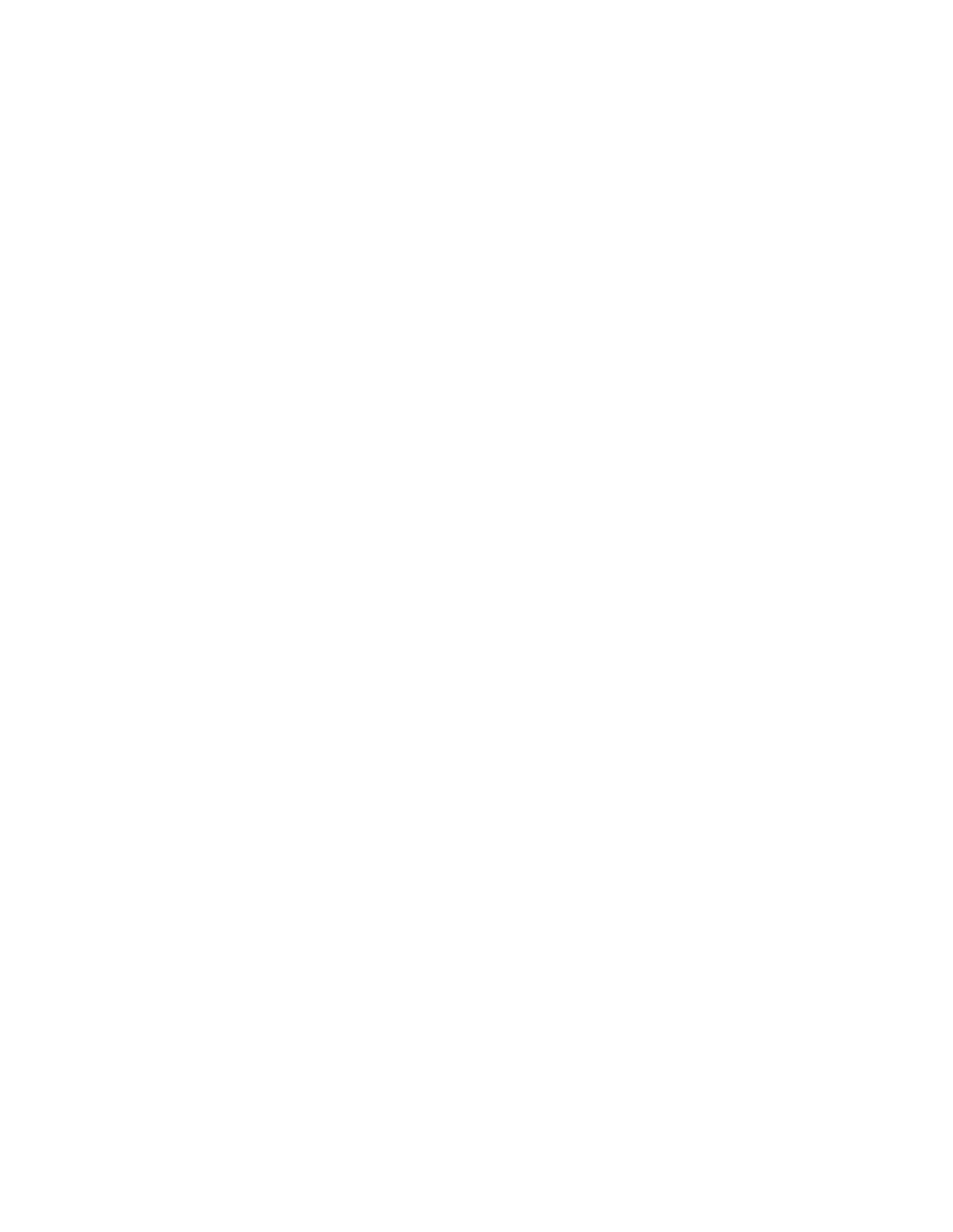# **EUROPEAN UNIVERSITY INSTITUTE, FLORENCE ACADEMY OF EUROPEAN LAW**

*Historical Precedents for Holding Corporations Responsible for Violations of International Law and Human Rights* 

**SORCHA MACLEOD**

EUI Working Paper **AEL** 2009/27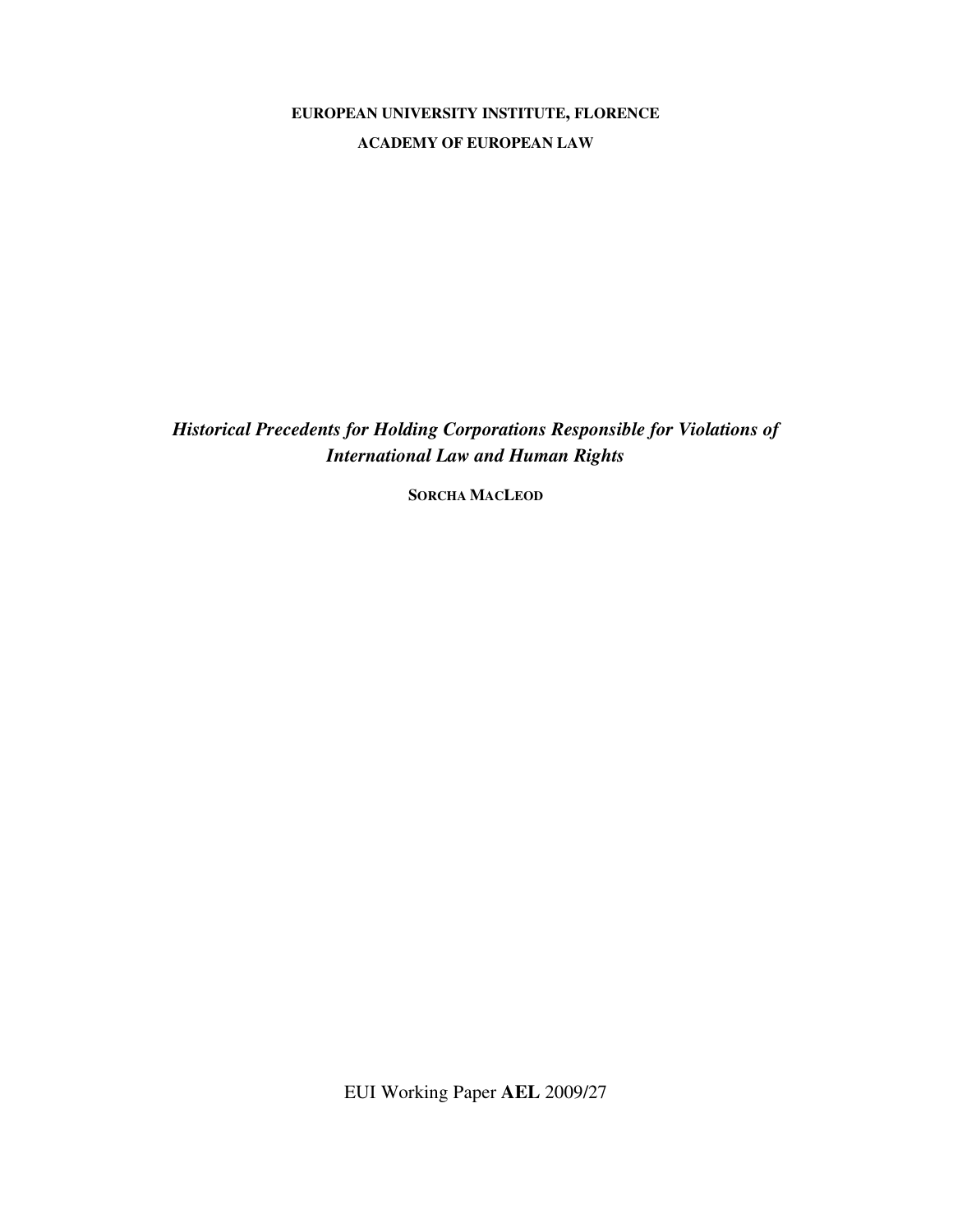This text may be downloaded for personal research purposes only. Any additional reproduction for other purposes, whether in hard copy or electronically, requires the consent of the author(s), editor(s). If cited or quoted, reference should be made to the full name of the author(s), editor(s), the title, the working paper or other series, the year, and the publisher.

The 'Regulating Privatisation of "War": The Role of the EU in Assuring the Compliance with International Humanitarian Law and Human Rights" (PRIV-WAR) project is funded by the European Community's 7th Framework Programme under grant agreement no. 217405.

This paper was produced as part of the EUI contribution to Work-Package 6 of the PRIV-WAR Project: *Private Military and Security Companies: International Responsibility and Accountability of the Corporation.* 

www.priv-war.eu

ISSN 1831-4066

© 2009 Sorcha MacLeod

Printed in Italy European University Institute Badia Fiesolana I – 50014 San Domenico di Fiesole (FI) Italy www.eui.eu cadmus.eui.eu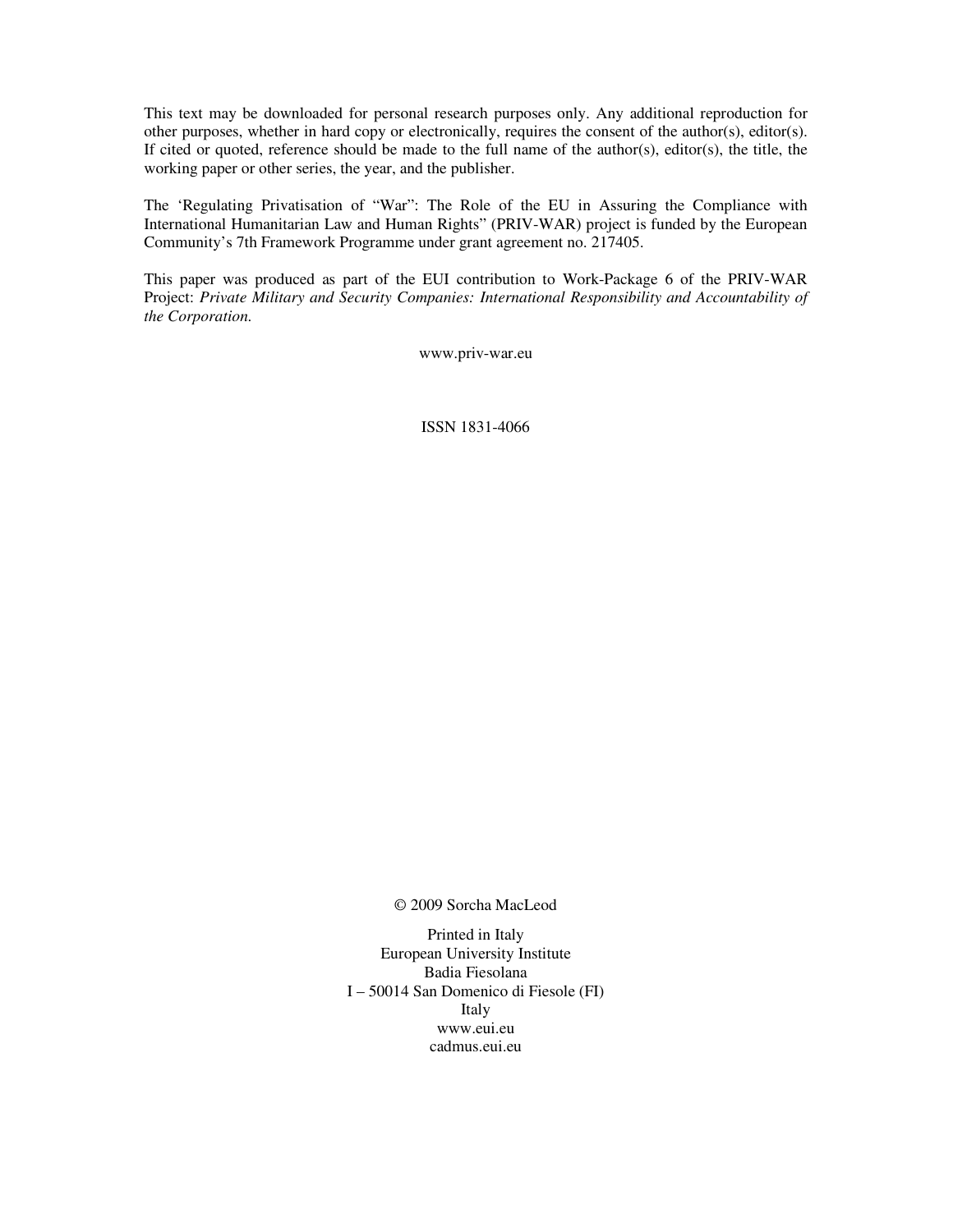# **Abstract**

There are no specific historical precedents for holding corporations responsible for violations of international law and human rights. This brief report, however, outlines some historical precedents which demonstrate that corporations and other business enterprises may be regarded as *subjects* of international law as opposed to objects. For that reason, it concludes that there are no grounds in international law for any corporation, including Private Military and Security Contractors (PMSCs), to avoid accountability for international law contraventions, in particular violations of human rights and, where applicable, international humanitarian law. Nevertheless, international law has not yet developed to a stage whereby PMSCs can be held responsible for internationally wrongful acts.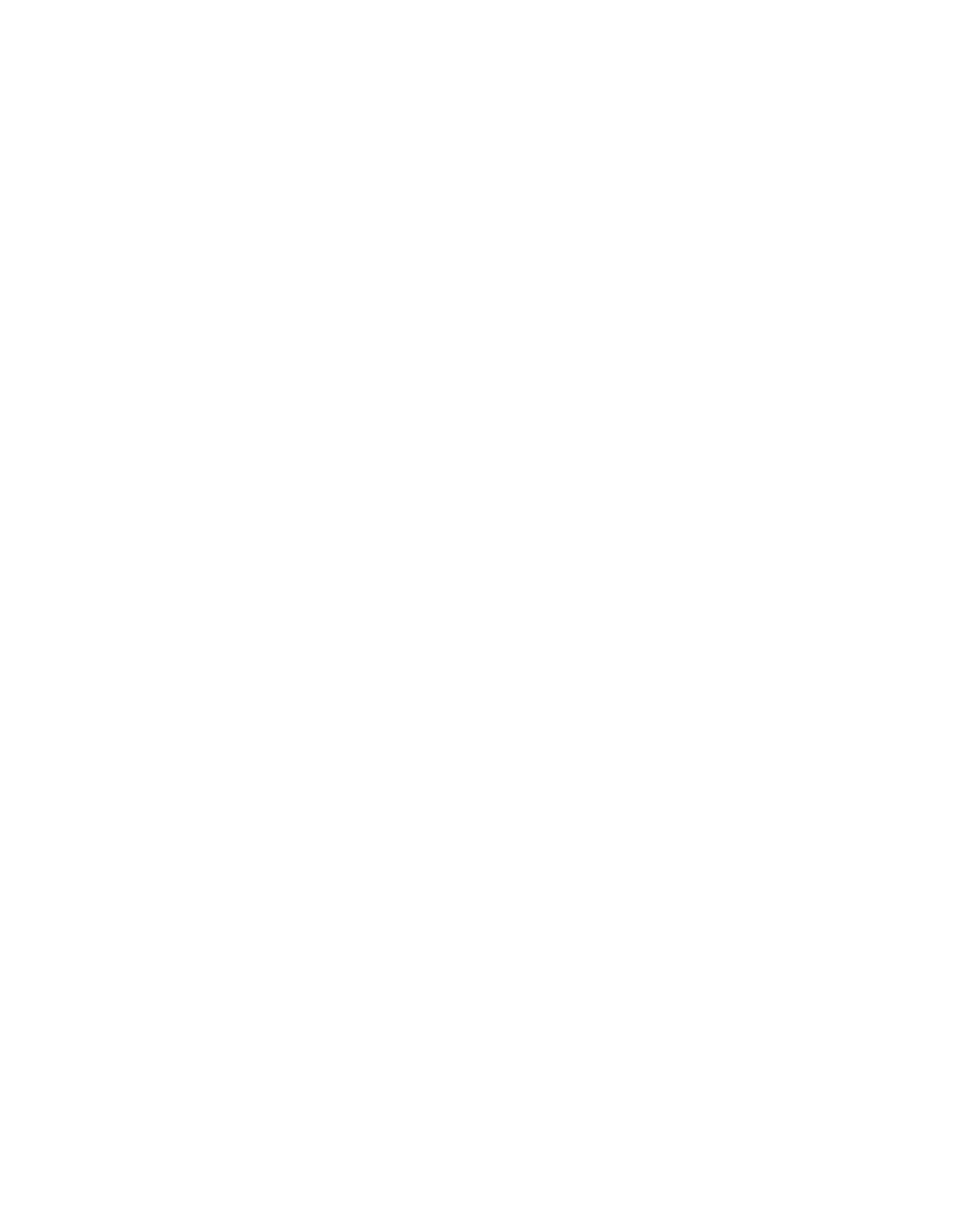## *Historical Precedents for Holding Corporations Responsible for violations of International Law and Human Rights*

SORCHA MACLEOD<sup>\*</sup>

#### **1. Introduction**

There are no specific historical precedents for holding corporations responsible for violations of international law and human rights. This short paper, however, outlines the historical precedents which demonstrate that corporations and other business enterprises may be regarded as *subjects* of international law as opposed to objects. For that reason, it concludes that there are no grounds in international law for any corporation, including Private Military and Security Contractors (PMSCs), to avoid accountability for international law contraventions, in particular violations of human rights and, where applicable, international humanitarian law. Nevertheless, international law has not yet developed to a stage whereby PMSCs can be held responsible for internationally wrongful acts.

# **2. Corporations and Business Enterprises as Objects of International Law**

It is self-evident that the status of 'subject' of international law is conferred upon states which meet the Montevideo Convention criteria for statehood, the most important of which historically was the exercise of sovereign power. According to Charlesworth and Chinkin this 'establishes a model for full international personality that other claimants for international status cannot replicate'.<sup>1</sup> Strictly speaking this is true, however, in recent times the international community has witnessed a trend whereby other entities are recognised as subjects of international law, in particular, international organisations.<sup>2</sup> Whereas international organisations are recognised on the international plane by virtue of associated objective legal personality, corporations are not. There is, however, no reason to assume that future recognition of corporate international legal personality is a flight of fancy. Since 1949 and the *Reparations Case* the international community has taken steps towards a point where international organisations are recognised as subjects of international law with associated rights and duties.<sup>3</sup> The established position, however, is that neither individuals nor corporations are subjects of international law and derive any meagre international legal personality from the will of the states creating them, reflecting the traditional Austinian position enunciated by the Permanent Court in the *Lotus* decision that 'international law governs relations between independent states…[which] emanate from their own free will…'.<sup>4</sup>

Such an Austinian analysis will elicit an enquiry as to where the power lies and will conclude inevitably that it rests solely with the state or law-maker. On this so-called voluntarist analysis, international law depends upon the consensual engagement of states. Any imposition of international obligations is thus dependent upon state consensus. So, for example, individuals are recognised as subjects of international law under the Statute of the International Criminal Court and as such bear

<sup>∗</sup> Lecturer in Law, School of Law, University of Sheffield, UK, S.MacLeod@sheffield.ac.uk

<sup>1</sup> H. Charlesworth and C. Chinkin, *The Boundaries of International Law: A Feminist Analysis*, (2000), 124.

 $^2$  ILC Draft Articles on International Organisations, Report of the International Law Commission 58<sup>th</sup> Session 2006, p.252.

<sup>3</sup> *Reparation for Injuries Suffered in the Service of the United Nations, Advisory Opinion, I.C.J. Reports 1949*, p. 174 at 179.

<sup>4</sup> *The Case of the SS Lotus*, PCIJ Series A, No.10 (1927) p.18.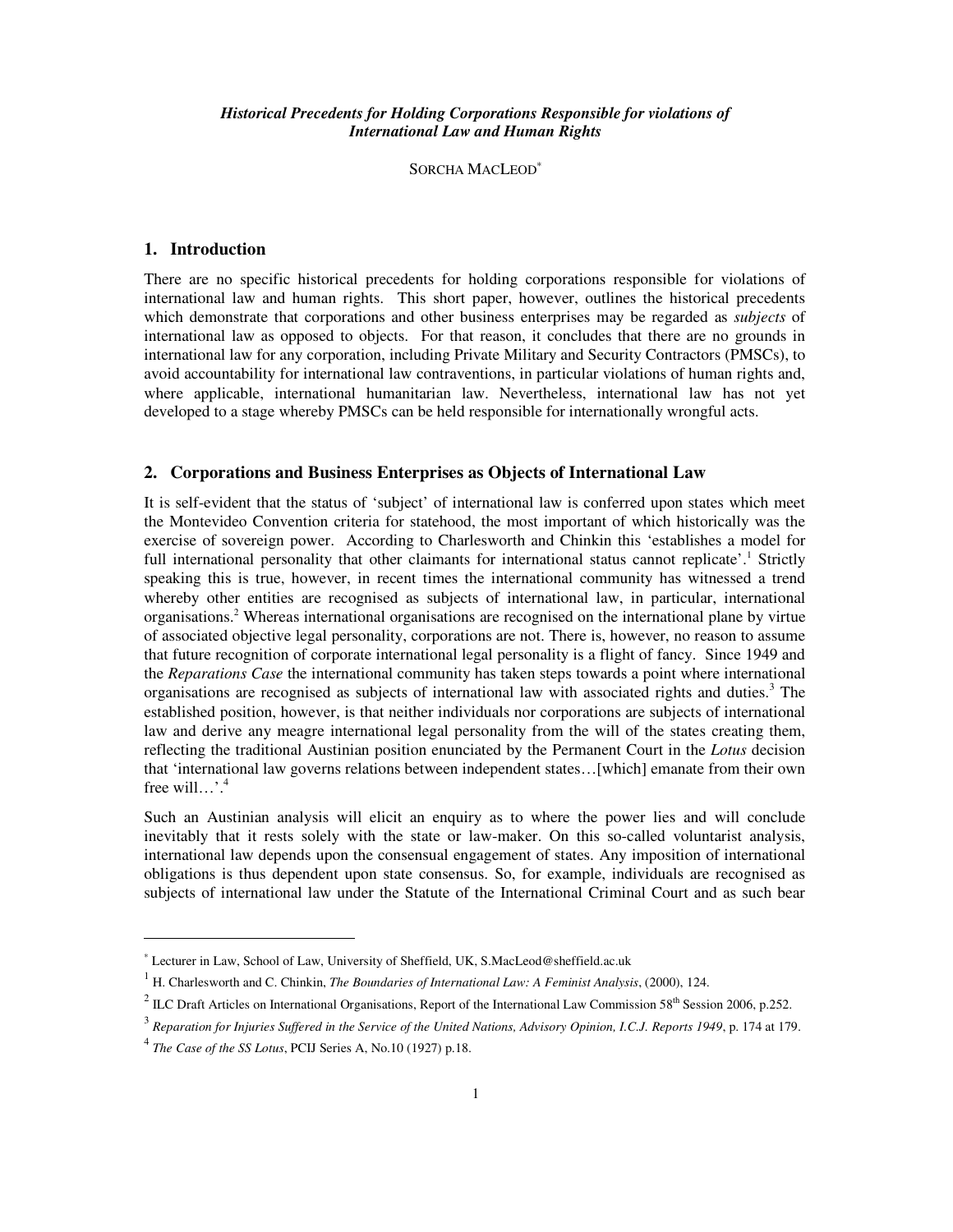responsibility for the commission of genocide, crimes against humanity and war crimes as a result of such a consensus.<sup>5</sup> On the other hand, corporations have not been regarded traditionally as possessing international legal personality and as such do not bear responsibilities under international law, in particular responsibility for human rights violations and, where applicable, violations of international humanitarian law. This limited role is reflected in the limited jurisprudence of the International Court of Justice. The ICJ regards corporations as legal entities separate from their shareholders but which are capable only of being protected by virtue of diplomatic protection exercised by their state of incorporation.<sup>6</sup> Such protection is not an automatic right, rather it is a discretionary power to be effected by the state of nationality. This position has been reaffirmed recently by the Court in the *Case Concerning Ahmadou Sadio Diallo* decided in 2007.<sup>7</sup>

Thus the traditional Westphalian narrative where states are the sole subjects of international law with attendant rights and duties persists and a conservative view of international law prevails rendering corporations ostensibly devoid of international legal constraint. Several anomalies in this approach can be identified, however, upon an examination of how corporations have been treated by states historically and in more recent times. It can be demonstrated that states have clearly considered corporations to be subjects of international law *or* at least capable of engaging international responsibility in a derivative manner.

## **3. Corporations and Business Enterprises as Subjects of International Law**

As far back as the  $17<sup>th</sup>$  century the Royal Charters issued to the Dutch and British East India Companies permitted the exercise of key elements of what would today be recognized as sovereign power. The subsequent "little republics" created by the companies exercised various sovereign powers including, in the case of the British East India Company, "the right to have its contracts treated as international treaties and the right to make war" as well as issuing currency, governing territories and maintaining "standing armies" which "engaged in military action."<sup>8</sup> Max Huber in the *Islands of Palmas* arbitration concluded that "the acts of the Dutch East India Company" in terms of "occupying or colonizing the regions at issue in the present affair must, in international law be entirely assimilated to acts of the Netherlands State itself." Furthermore he found that under the Treaties of Münster and Utrecht, the Dutch East and West India Companies 'were entitled to create situations recognized by international law' even to the extent of concluding conventions of a political nature.<sup>9</sup>

It is clear, therefore, that the powers of the East and West India Companies were derived from and usually exercised on behalf of the sovereign state in question and therefore to a certain extent they are based upon the traditional perception of international law as reflecting the will of states. Nevertheless, the powers awarded demonstrate an historical acceptance of corporations as actors on the international plane.

States have furthermore recognised corporations as subjects of international law possessing obligations and responsibilities on the basis of international covenants. This is not a new phenomenon, in fact Wolfgang Friedmann in 1964 concluded that "private corporations are participants in the

 $<sup>5</sup>$  Art. 25 Statute of the International Criminal Court UN Doc./A.CONF.183.9\*, 2187 UNTS 90 (1998).</sup>

<sup>6</sup> *Barcelona Traction Light and Power Company*, *I.C.J. Reports* (1970), p. 3.

 $^7$  Summary of Judgment,  $24^{\text{th}}$  May 2007.

<sup>8</sup> D. Garrett, 'The Corporation as Sovereign', 60 *Me. L. Rev*. (2008), 129 at 133.

<sup>9</sup> *The Islands of Palmas Case (The Netherlands v. United States)*, 2 RIAA 829 (1928).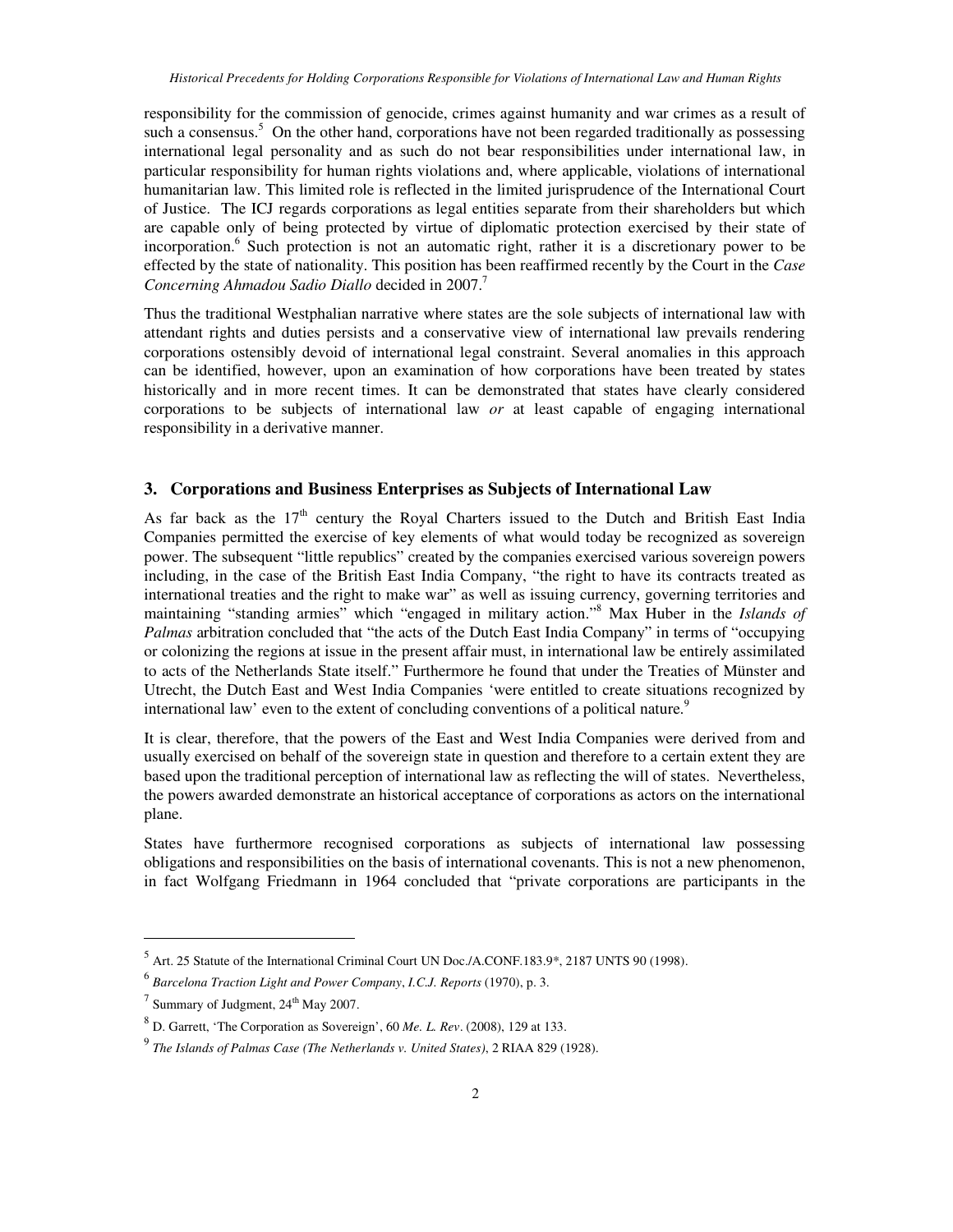#### *Sorcha MacLeod*

evolution of modern international law."<sup>10</sup> An examination of several treaties reveals the truth of this assertion as there are several examples of legal rules which are aimed directly at corporate actors. For example, under the UN Convention on the Law of the Sea 1982 the restrictions relating to appropriation of the seabed apply to natural and juridical persons as well as states.<sup>11</sup> Likewise Article 1 of the Convention on Civil Liability for Oil Pollution Damage 1969 provides that the owner of a ship (natural or legal person) will be held liable for pollution caused by that ship.<sup>12</sup> More recently, Article 10 of the UN Convention against Transnational Organized Crime of 2000 makes reference to the liability of legal persons.<sup>13</sup>

It is thus clear that in historical terms and into the twenty-first century, corporations have been treated as possessing the legal power to act on the international plane both on behalf of their home states and also as independent subjects of international law with attendant obligations.

#### **4. Conclusion**

If the international community recognises, therefore, that private actors may incur international responsibility in some contexts, why not under human rights law and, where appropriate, international humanitarian law? There are several possible responses. Antonio Cassese posits an answer as to why "States have not upgraded [corporate entities] to international subjects proper."<sup>14</sup> Writing in 1986, he stated that:

Socialist countries are politically opposed to them and the majority of developing countries are suspicious of their power; both groups will never allow them to play an autonomous role in international affairs. Even Western countries are reluctant to grant them international standing; they prefer to keep them under their control – of course, to the extent that this is possible. It follows that multinational corporations possess no international rights and duties: they are only subjects of municipal and transnational law.<sup>15</sup>

This is probably an accurate summation of the debate which has taken place within the international community over the past thirty-five years but it is not the conclusion of the debate. Andrew Clapham (in the context of the ICC) argues that:

As long as we admit that individuals have rights and duties under customary international human rights law and international humanitarian law, we have to admit that legal persons also have the necessary international legal personality to enjoy some of these rights and conversely be prosecuted or held accountable for violations of their international duties.<sup>16</sup>

It is thus evident that corporations over centuries have exercised sovereign power on behalf of the state *and* have been made subject to the provisions of international covenants. Any narrative which posits that international legal personality is the sole preserve of states is historically inaccurate. The

<sup>10</sup> M. Kamminga, *Corporate Obligations under International Law*, Stakeholder submissions to the report of the High Commissioner for Human Rights on the Responsibilities of Transnational Corporations and related Business Enterprises with regard to Human Rights [http://www2.ohchr.org/english/issues/globalization/business/docs/kamminga.doc] at p.1 citing W. Friedmann, *The Changing Structure of International Law* (1964), 230.

<sup>11</sup> 1833 UNTS 397 Art. 137(1).

<sup>12</sup> 973 UNTS 3.

<sup>13</sup> 2225 UNTS 275. See also A. Clapham, 'On Complicity' in M. Henzelin, and R. Roth (eds.), *Le droit penal à l'épreuve de l'internationalisation,* (2000), 241-274 at 261.

<sup>14</sup> A. Cassese, *International Law in a Divided World* (1986), 103.

 $^{15}$  Ibid.

<sup>&</sup>lt;sup>16</sup> A. Clapham, 'The Question of Jurisdiction Under International Criminal Law Over Legal Persons: Lessons from the Rome Conference on an International Criminal Court' in M. Kamminga and S. Zia-Zarifi (eds.), *Liability of Multinational Corporations under International Law* (2000), 139 at 190.